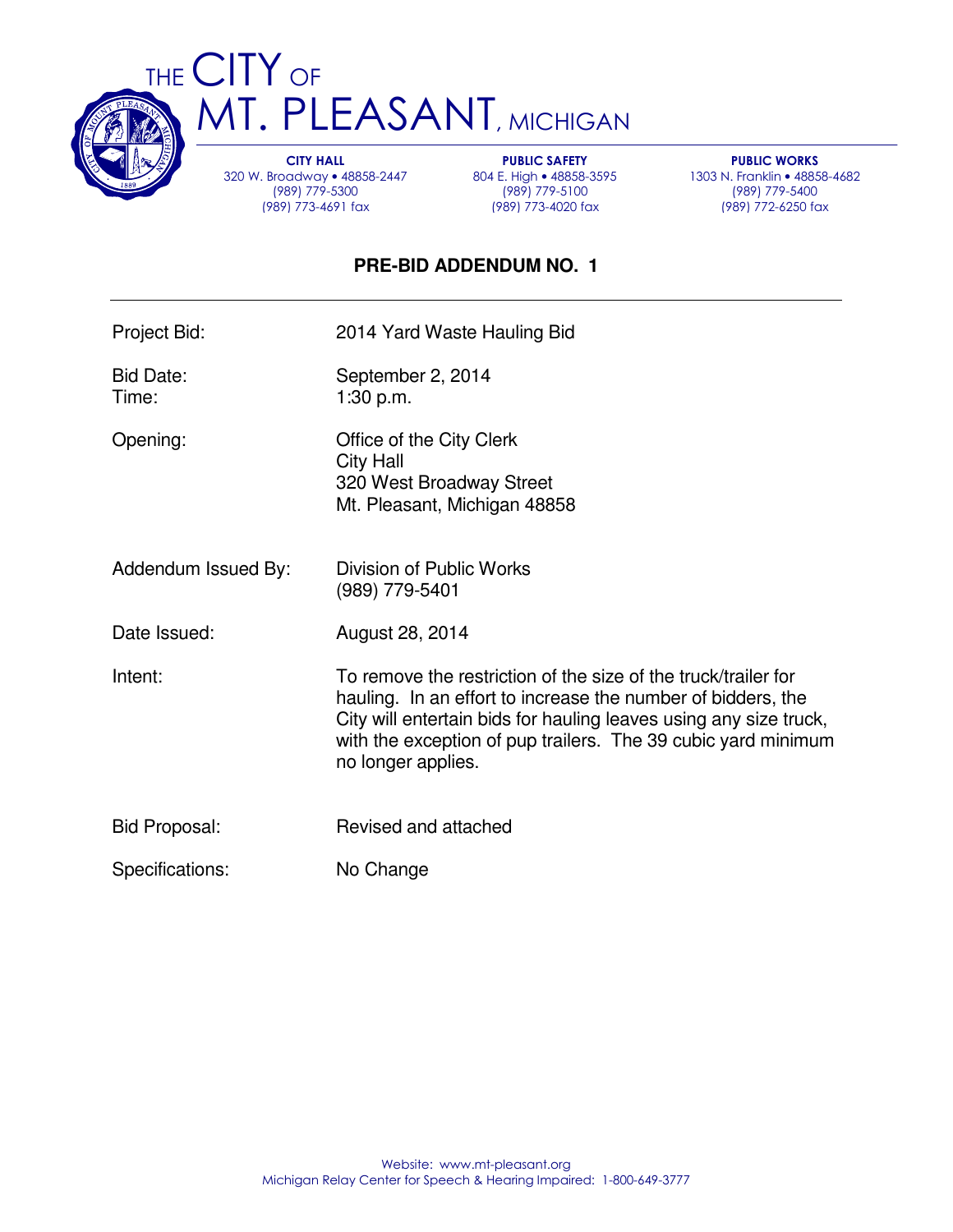City of Mt. Pleasant, Michigan **BID PROPOSAL** 2014 Yard Waste Hauling

TO: Office of the City Clerk BID DATE: September 2, 2014 City Hall **City Hall TIME:** 1:30 p.m. 320 W. Broadway Street Mt. Pleasant, MI 48858

 The undersigned, as Bidder, hereby declares that this bid is made in good faith without fraud or collusion with any person or persons bidding of the same Contract; that he has carefully read and examined the Contract Documents, including the Notice to Bidders, Instructions, Bond Forms, Technical and Detailed Specifications, and Contract Drawings, for the designated work and understands all of the same; that he, or his representative, has made such a personal investigation at the site as is necessary to determine the character and difficulties attending the execution of the proposed work; and he proposes and agrees that if this Proposal is accepted, he will contract with the Owner in the form of the Contract hereto annexed, to provide necessary machinery, tools, apparatus and other means of construction, including utility and transportation services, necessary to do all the work and furnish all the materials and equipment specified or referred to in the Contract Documents, including Addenda No.  $\,$ ,  $\,$ , and  $\,$ , in the manner and time therein prescribed, and according to the requirements of the Owner as therein set forth to furnish Contractor Bonds and Insurance required of the Contractor by the Contract Documents, and that he will take in full payment therefore the unit prices set forth in the following Proposal.

 The Bidder understands that the Owner reserves the right to reject any or all bids and to waive any irregularities in the bidding.

 The Bidder agrees that his bid shall be good and may not be withdrawn for a period of sixty (60) calendar days after the scheduled closing time for receiving the bids.

 Upon receipt of a written Notice of Award of the Bid, the Bidder shall execute the formal Contract Agreement attached hereto within ten (10) days and shall deliver to the Owner a Surety Bond or Bonds required. In the event the Contract and Bond are not executed within the time above set forth, the Bid Deposit attached in the sum of five percent (5%) of the Bid Proposal shall become the property of the Owner as liquidated damages for the delay and additional expense to the Owner caused thereby.

 The Bidder hereby agrees to commence work under this Contract on or before the date to be specified in the written Notice to Proceed executed by the Owner and to fully complete the project as stipulated in the Special Conditions of these Specifications. The Bidder further agrees to pay as liquidated damages the sum indicated in the Special Conditions for each consecutive calendar day thereafter, until substantial completion, that is when all work items in the proposal are complete and notification of substantial completion of work items and final quantities